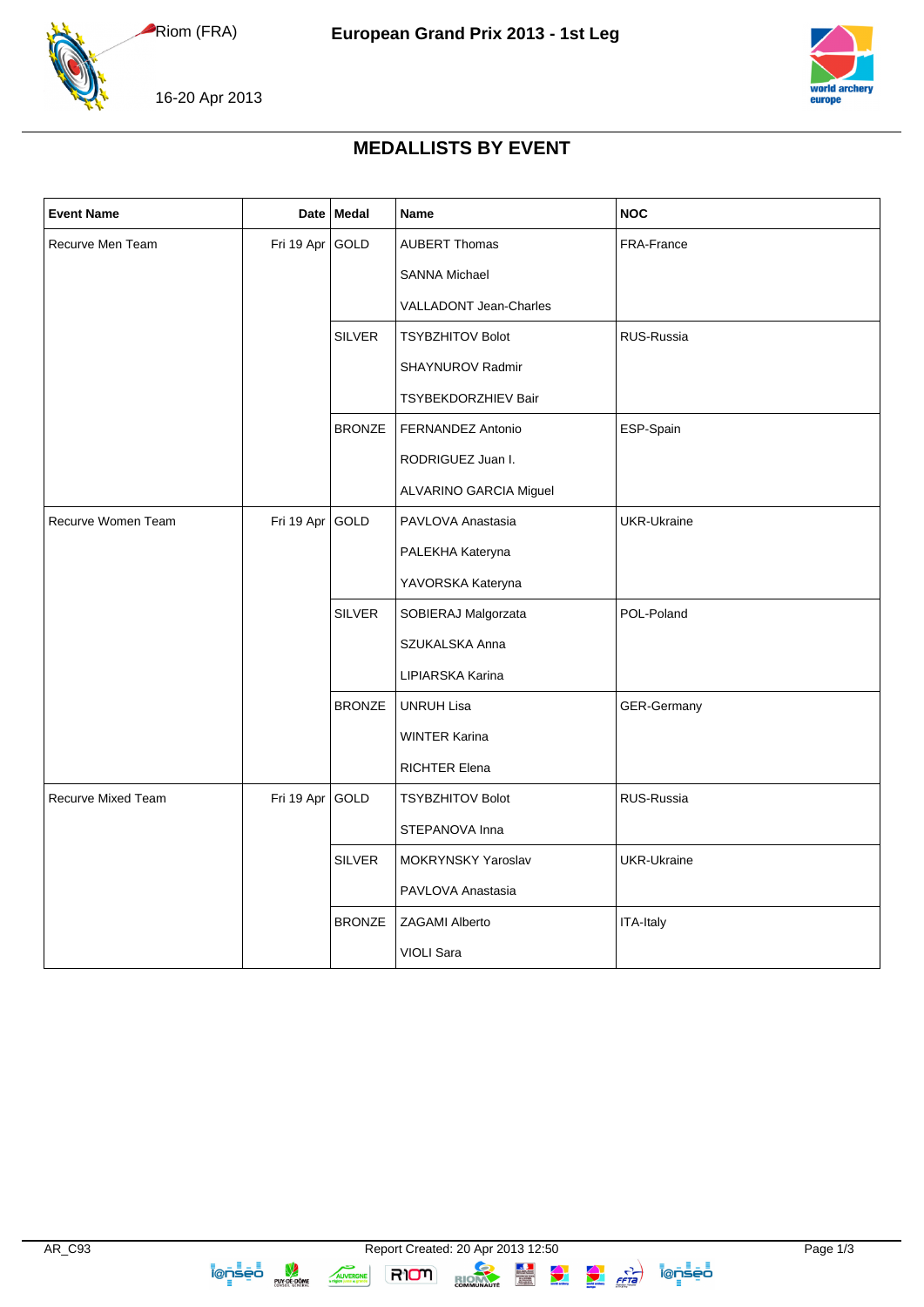Riom (FRA)



16-20 Apr 2013

## **MEDALLISTS BY EVENT**

| <b>Event Name</b>   |                 | Date   Medal  | <b>Name</b>                   | <b>NOC</b>          |
|---------------------|-----------------|---------------|-------------------------------|---------------------|
| Compound Men Team   | Fri 19 Apr GOLD |               | <b>GENET Dominique</b>        | FRA-France          |
|                     |                 |               | <b>DELOCHE Pierre Julien</b>  |                     |
|                     |                 |               | DOUSSOT Christophe            |                     |
|                     |                 | <b>SILVER</b> | <b>KOROSEC Vili</b>           | SLO-Slovenia        |
|                     |                 |               | STOSEVSKI Luka                |                     |
|                     |                 |               | <b>CERNE Arne</b>             |                     |
|                     |                 | <b>BRONZE</b> | HAUGSETH Mads                 | NOR-Norway          |
|                     |                 |               | <b>AAMAAS Njaal</b>           |                     |
|                     |                 |               | <b>TJENTLAND Oddmund</b>      |                     |
| Compound Women Team | Fri 19 Apr GOLD |               | LEBECQUE Pascale              | FRA-France          |
|                     |                 |               | <b>MARTRET Caroline</b>       |                     |
|                     |                 |               | VANDIONANT-FRANGILLI Sandrine |                     |
|                     |                 | <b>SILVER</b> | STANIECZEK Anna               | POL-Poland          |
|                     |                 |               | SZALANSKA Katarzyna           |                     |
|                     |                 |               | <b>LESNIAK Renata</b>         |                     |
| Compound Mixed Team | Fri 19 Apr GOLD |               | <b>GENET Dominique</b>        | FRA-France          |
|                     |                 |               | LEBECQUE Pascale              |                     |
|                     |                 | <b>SILVER</b> | <b>DURLET Jean-Philippe</b>   | BEL-Belgium         |
|                     |                 |               | <b>DESSOY Catheline</b>       |                     |
|                     |                 | <b>BRONZE</b> | <b>KOROSEC Vili</b>           | SLO-Slovenia        |
|                     |                 |               | <b>CERNE Toja</b>             |                     |
| Recurve Men         | Sat 20 Apr GOLD |               | PREVOST Gael                  | FRA01-France - Riom |
|                     |                 | <b>SILVER</b> | <b>AUBERT Thomas</b>          | FRA-France          |
|                     |                 | <b>BRONZE</b> | FERNANDEZ Antonio             | ESP-Spain           |
| Recurve Women       | Sat 20 Apr      | GOLD          | <b>WINTER Karina</b>          | GER-Germany         |
|                     |                 | <b>SILVER</b> | PAVLOVA Anastasia             | UKR-Ukraine         |
|                     |                 | <b>BRONZE</b> | <b>MANDIA Claudia</b>         | <b>ITA-Italy</b>    |
| Compound Men        | Sat 20 Apr      | GOLD          | <b>DELOCHE Pierre Julien</b>  | FRA-France          |
|                     |                 | <b>SILVER</b> | HAUGSETH Mads                 | NOR-Norway          |
|                     |                 | <b>BRONZE</b> | DOUSSOT Christophe            | FRA-France          |

AUVERGNE

RIOM BIOMAN EN